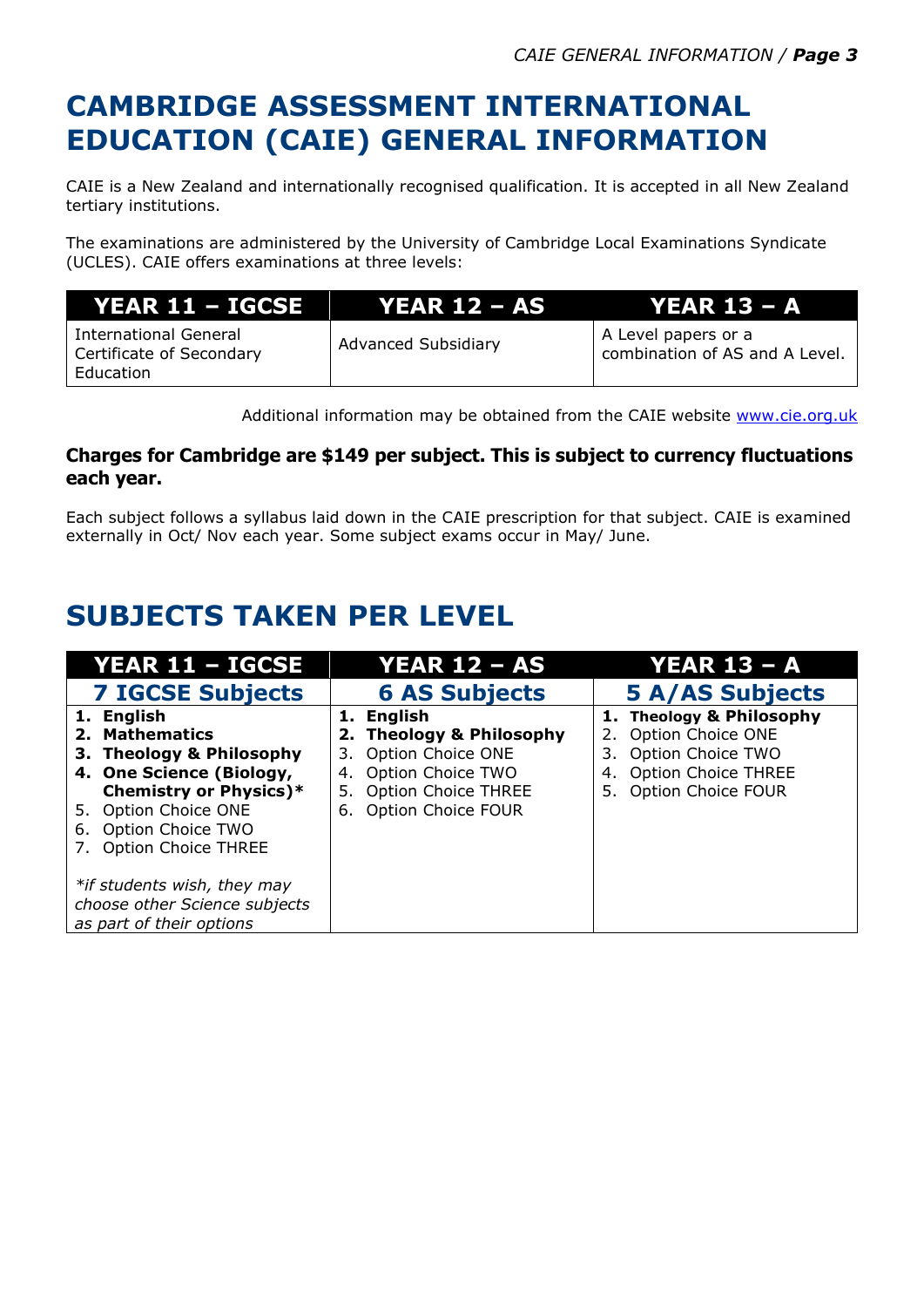# **CAIE GRADING**

| % Gained     | <b>IGCSE</b> | <b>AS</b> | A      |
|--------------|--------------|-----------|--------|
| $90 - 100\%$ | $A^*$        | A         | $A^*$  |
| $80 - 89%$   | А            | A         | A      |
| $70 - 79%$   | B            | B         | B      |
| $60 - 69%$   | ┌            |           |        |
| $50 - 59%$   | D            | D         | D      |
| $40 - 49%$   | F            | F         | E      |
| $30 - 39%$   | E            | U-Fail    | U-Fail |
| $20 - 29%$   | G            | U-Fail    | U-Fail |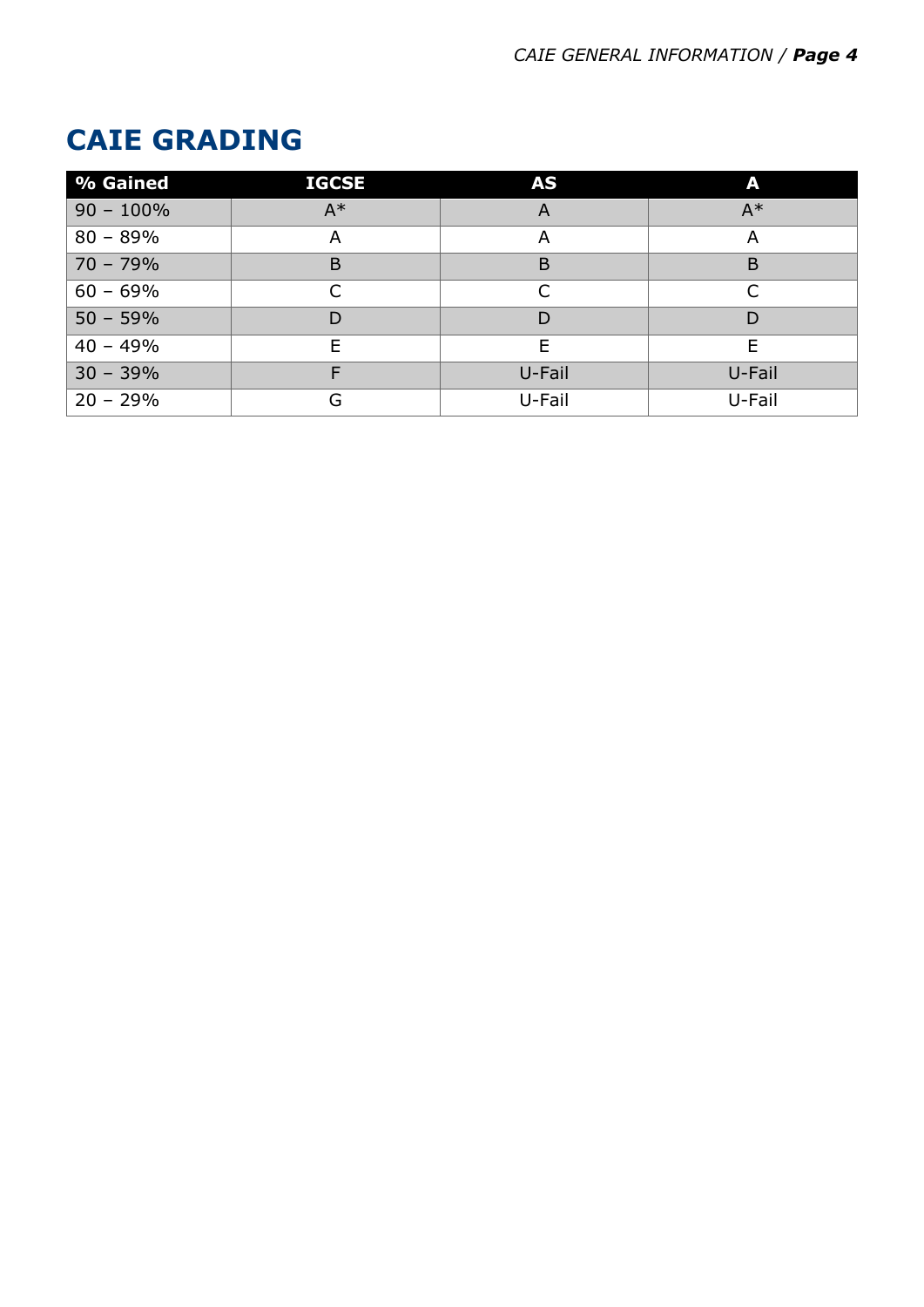# **ADVANCEMENT TO NEXT LEVELS**

#### **YEAR 11 to YEAR 12**

Advancement from IGCSE to AS Level:

- **Must** pass IGCSE Mathematics **D grade minimum**.
- **Must** attain a **C grade** or higher in **FOUR subjects**.
- In each subject at least a "C" to take this subject in AS Level
- AS Maths entry requirement must have 65% or higher in IGCSE
- AS Physics entry requirement must have 70% or higher in IGCSE

A student wanting to take a subject in a higher level with a Grade D or lower will need Head of Faculty, Head of Year and Senior Management permission.

#### **YEAR 12 to YEAR 13**

Advancement from AS to A Level – see next page for UCAS points table:

- Student **must** have passed AS English **D grade minimum**.
- Must attain **120+ UCAS points** in best FOUR subjects at AS Level.
- 100-120 UCAS points Will require an interview with Senior Management
- In each subject, at least a "C" to take this subject in A Level

A student wanting to take a subject in a higher level with a Grade D or lower will need Head of Faculty, Head of Year and Senior Management permission.

### **UCAS POINTS**

UCAS Points are the criteria required for University Entrance. UCAS points **ARE ONLY AVAILABLE AT AS AND A LEVEL.**

| <b>GRADE</b> | <b>AS POINTS</b> | A LEVEL POINTS |
|--------------|------------------|----------------|
| A*           | N/A              | 140            |
|              | 60               | 120            |
|              | 50               | 100            |
|              |                  | 80             |
|              | 30               | 60             |
|              |                  |                |

For instance to gain university entrance students must have a minimum of 120 UCAS points + D Grade for IGCSE Mathematics + E Grade for AS English. (Auckland Uni – D Grade for English)

Universities set specific UCAS rank scores for each degree course – please refer to Career Pathway Guide on the website (under Academic, Academic Guides)

If you have any questions, please contact:

Mr Michael Mullin Deputy Headmaster Curriculum [mmullin@st-peters.school.nz](mailto:mmullin@st-peters.school.nz)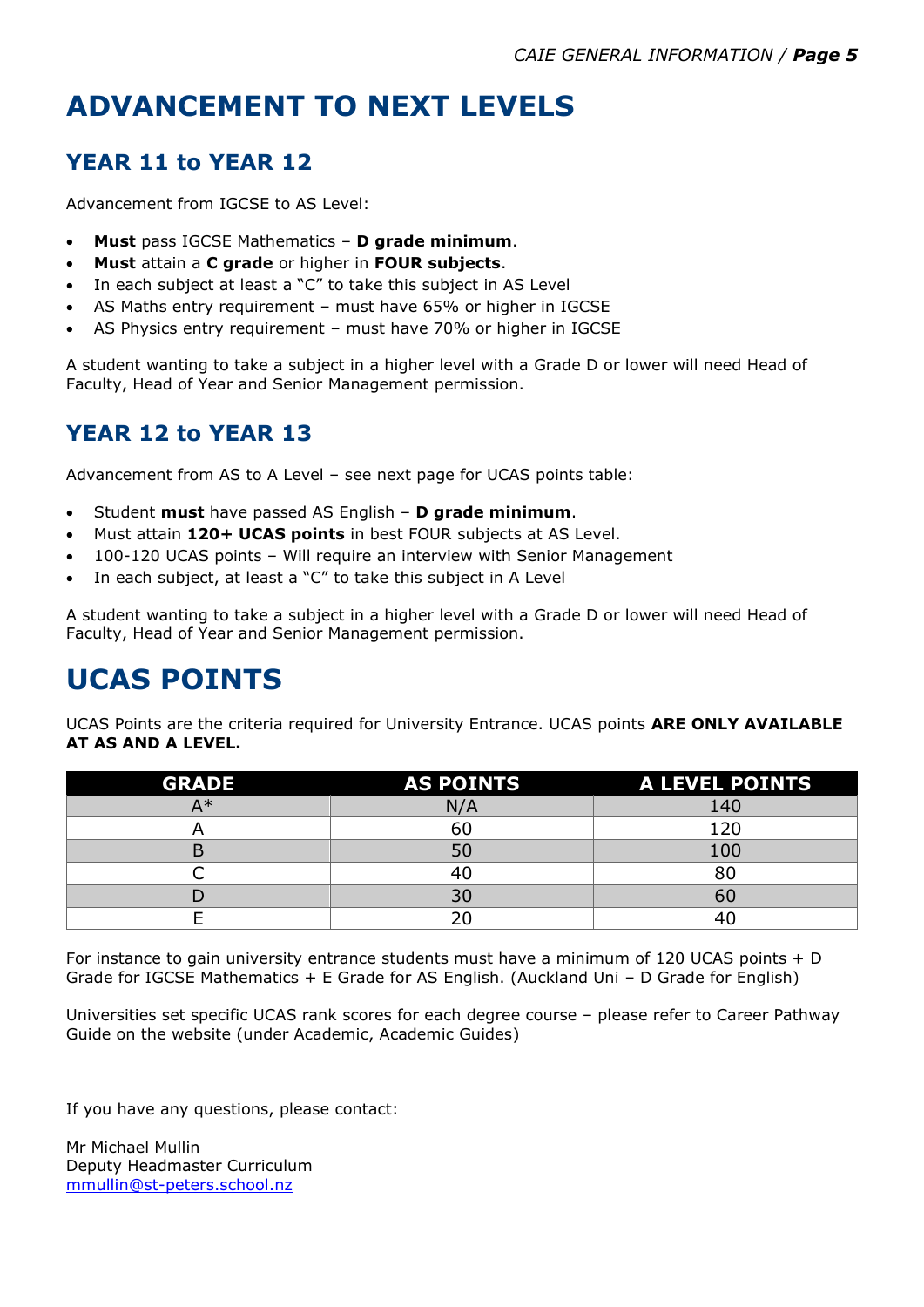### **FACULTIES & THEIR SUBJECT OPTIONS - CAIE LEVELS OVERVIEW -**

| <b>ACCOUNTING FACULTY</b> |                                           |                                              |                                             |
|---------------------------|-------------------------------------------|----------------------------------------------|---------------------------------------------|
| <b>SUBJECT</b>            | <b>IGCSE</b><br><b>Entry Requirements</b> | <b>AS LEVEL</b><br><b>Entry Requirements</b> | <b>A LEVEL</b><br><b>Entry Requirements</b> |
| <b>ACCOUNTING</b>         | Open Entry                                | C Grade in IGCSE<br>Accounting               | C Grade in AS<br>Accounting                 |

| <b>ART FACULTY</b>                                    |                                           |                                              |                                             |  |
|-------------------------------------------------------|-------------------------------------------|----------------------------------------------|---------------------------------------------|--|
| <b>SUBJECT</b>                                        | <b>IGCSE</b><br><b>Entry Requirements</b> | <b>AS LEVEL</b><br><b>Entry Requirements</b> | <b>A LEVEL</b><br><b>Entry Requirements</b> |  |
| ART                                                   | Year 10 Art                               | <b>NOT OFFERED</b>                           | <b>NOT OFFERED</b>                          |  |
| Digital Media and<br>Design: GRAPHIC<br><b>DESIGN</b> | <b>NOT OFFERED</b>                        | C Grade in IGCSE Art                         | C Grade in AS Design                        |  |
| Art and Design:<br><b>PAINTING</b>                    | <b>NOT OFFERED</b>                        | C Grade in IGCSE Art                         | C Grade in AS Painting                      |  |
| Art and Design:<br><b>PHOTOGRAPHY</b>                 | <b>NOT OFFERED</b>                        | C Grade in IGCSE Art                         | C Grade in AS<br>Photography                |  |

| <b>COMMERCE FACULTY</b>                                                                                                                                    |            |                                                    |                            |  |
|------------------------------------------------------------------------------------------------------------------------------------------------------------|------------|----------------------------------------------------|----------------------------|--|
| <b>AS LEVEL</b><br><b>A LEVEL</b><br><b>IGCSE</b><br><b>SUBJECT</b><br><b>Entry Requirements</b><br><b>Entry Requirements</b><br><b>Entry Requirements</b> |            |                                                    |                            |  |
| <b>ECONOMICS</b>                                                                                                                                           | Open Entry | C Grade in IGCSE<br>Economics, Maths or<br>English | C Grade in AS<br>Economics |  |

| <b>ENGLISH FACULTY</b>                                                                                                                                     |                   |                   |                       |  |
|------------------------------------------------------------------------------------------------------------------------------------------------------------|-------------------|-------------------|-----------------------|--|
| <b>AS LEVEL</b><br><b>A LEVEL</b><br><b>IGCSE</b><br><b>SUBJECT</b><br><b>Entry Requirements</b><br><b>Entry Requirements</b><br><b>Entry Requirements</b> |                   |                   |                       |  |
| ENGLISH                                                                                                                                                    | <b>COMPULSORY</b> | <b>COMPULSORY</b> | C Grade in AS English |  |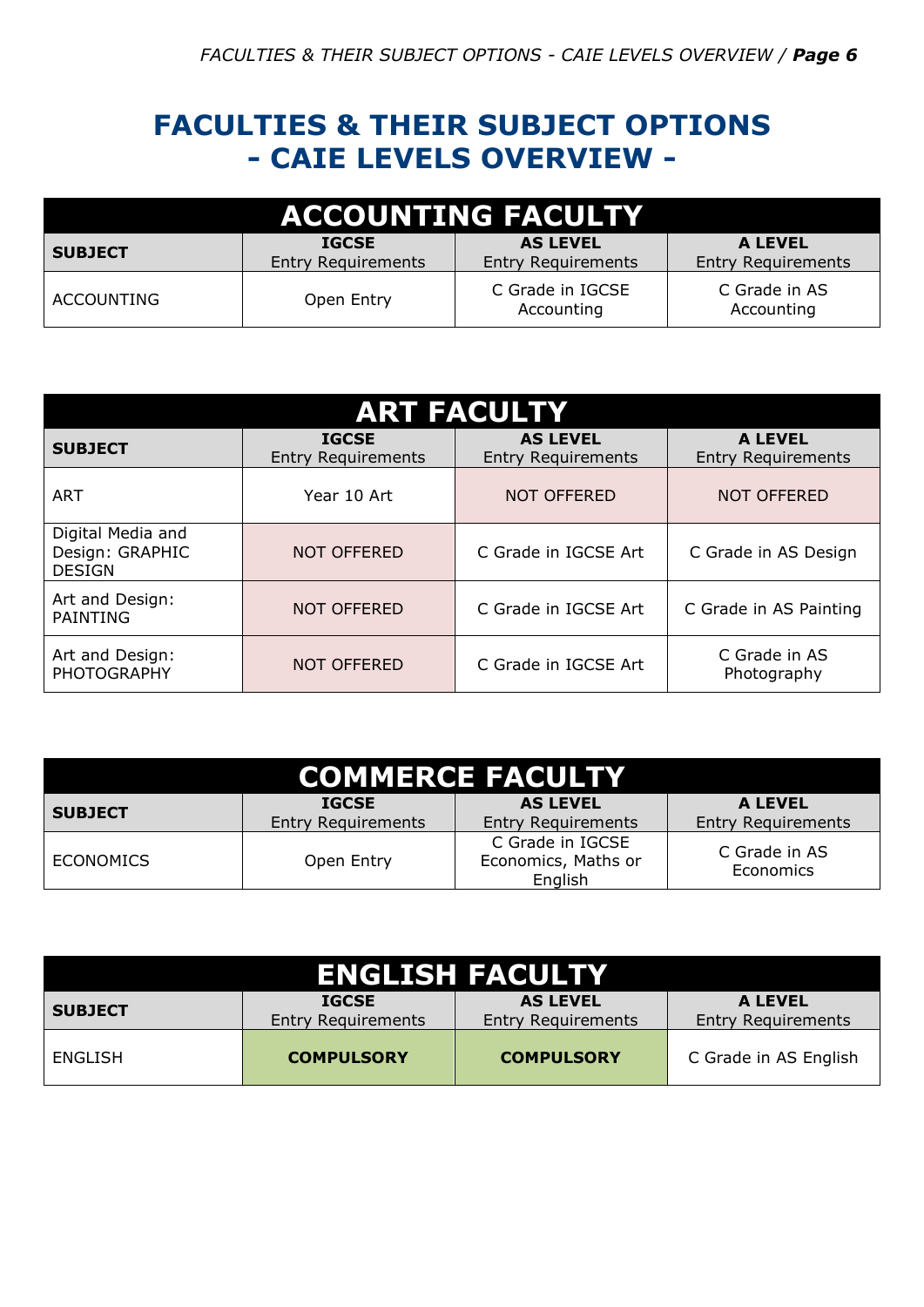| <b>HUMANITIES FACULTY</b> |                                           |                                                   |                                             |  |
|---------------------------|-------------------------------------------|---------------------------------------------------|---------------------------------------------|--|
| <b>SUBJECT</b>            | <b>IGCSE</b><br><b>Entry Requirements</b> | <b>AS LEVEL</b><br><b>Entry Requirements</b>      | <b>A LEVEL</b><br><b>Entry Requirements</b> |  |
| <b>CLASSICAL STUDIES</b>  | Year 10 Humanities                        | Year 11 Classics or C<br>Grade in History/English | C Grade in AS Classics                      |  |
| <b>GEOGRAPHY</b>          | Year 10 Humanities                        | C Grade in IGCSE<br>Geography/English             | C Grade in AS<br>Geography                  |  |
| <b>HISTORY</b>            | Year 10 Humanities                        | C Grade in IGCSE<br>History/English               | C Grade in AS History                       |  |

| <b>LANGUAGES FACULTY</b> |                                           |                                              |                                             |  |
|--------------------------|-------------------------------------------|----------------------------------------------|---------------------------------------------|--|
| <b>SUBJECT</b>           | <b>IGCSE</b><br><b>Entry Requirements</b> | <b>AS LEVEL</b><br><b>Entry Requirements</b> | <b>A LEVEL</b><br><b>Entry Requirements</b> |  |
| <b>FRENCH</b>            | Year 10 French                            | D Grade in IGCSE<br>French                   | D Grade in AS French                        |  |
| <b>MANDARIN CHINESE</b>  | Year 10 Mandarin                          | D Grade in IGCSE<br>Chinese                  | Not Offered at A Level                      |  |
| <b>SPANISH</b>           | Year 10 Spanish                           | D Grade in IGCSE<br>Spanish                  | D Grade in AS Spanish                       |  |

| <b>MATHEMATICS FACULTY</b> |                                           |                                              |                                             |
|----------------------------|-------------------------------------------|----------------------------------------------|---------------------------------------------|
| <b>SUBJECT</b>             | <b>IGCSE</b><br><b>Entry Requirements</b> | <b>AS LEVEL</b><br><b>Entry Requirements</b> | <b>A LEVEL</b><br><b>Entry Requirements</b> |
| <b>MATHEMATICS</b>         | <b>COMPULSORY</b>                         | 65% in IGCSE<br><b>Mathematics</b>           | C Grade in AS<br><b>Mathematics</b>         |

| <b>MUSIC FACULTY</b> |                                                                            |                                                        |                                             |
|----------------------|----------------------------------------------------------------------------|--------------------------------------------------------|---------------------------------------------|
| <b>SUBJECT</b>       | <b>IGCSE</b><br><b>Entry Requirements</b>                                  | <b>AS LEVEL</b><br><b>Entry Requirements</b>           | <b>A LEVEL</b><br><b>Entry Requirements</b> |
| <b>MUSIC</b>         | Year 9 Accelerate Music<br>Programme or<br><b>Equivalent Qualification</b> | C Grade in IGCSE or<br><b>Equivalent Qualification</b> | C Grade in AS Level                         |

| PHYSICAL EDUCATION (PE) FACULTY |                                                               |                           |                           |  |  |
|---------------------------------|---------------------------------------------------------------|---------------------------|---------------------------|--|--|
| <b>SUBJECT</b>                  | <b>IGCSE</b>                                                  | <b>AS LEVEL</b>           | <b>A LEVEL</b>            |  |  |
|                                 | <b>Entry Requirements</b>                                     | <b>Entry Requirements</b> | <b>Entry Requirements</b> |  |  |
| PHYSICAL EDUCATION              | Year 10 Physical                                              |                           |                           |  |  |
|                                 | <b>Education &amp; Compulsory</b><br>participation in a sport | C Grade in IGCSE PE       | C Grade in AS PE          |  |  |